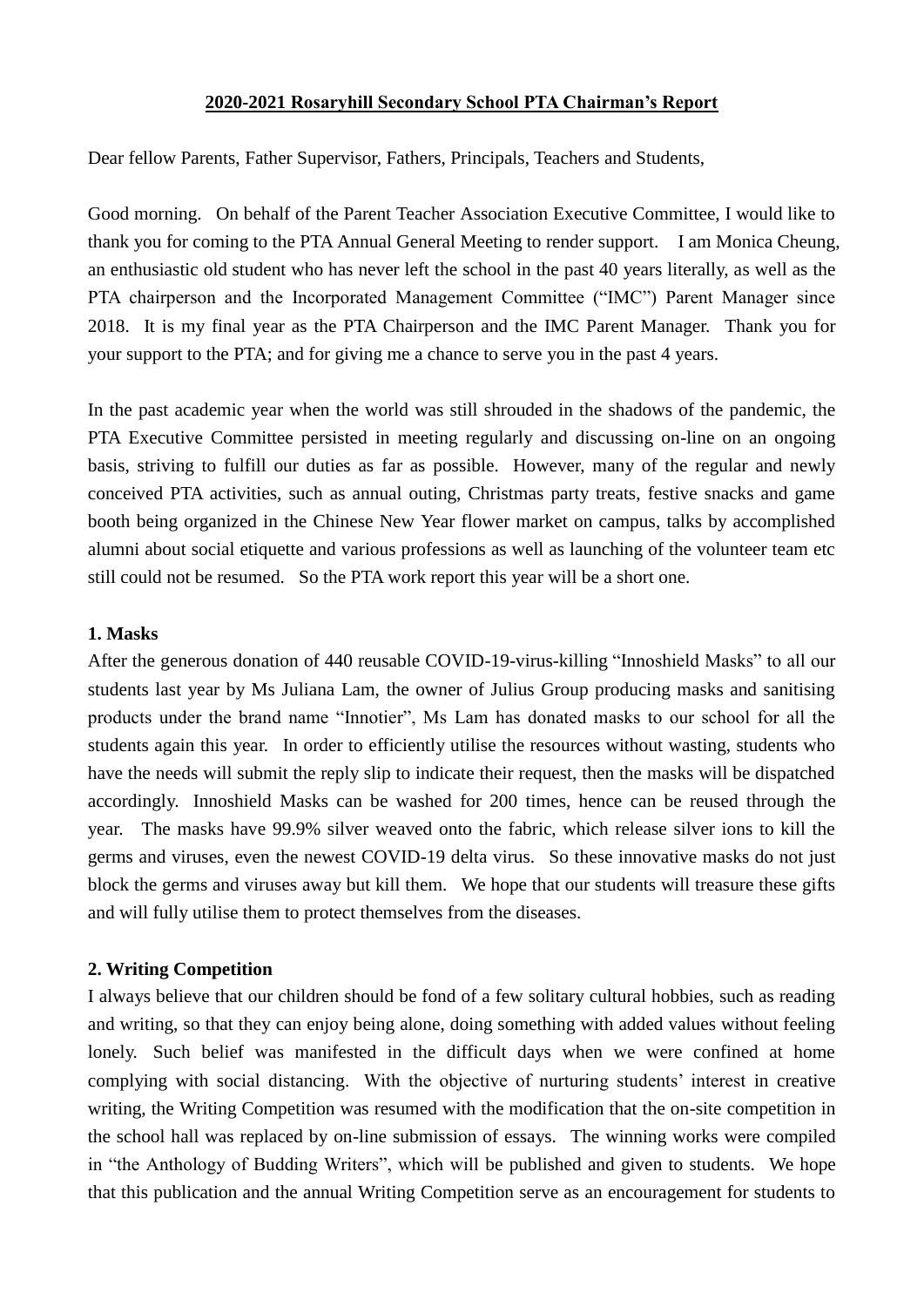keep polishing their writing skills, and look forward to seeing them prosper, fly high and shine.

## **3. Graduation Gowns**

We continued to organize the dry-cleaning of graduation gowns, which were donated by the PTA two years back. Because of the hygiene consideration, we took the gowns to Marriott Hotel for dry cleaning and sterilisation, ensuring the gowns were clean and safe when they reached our S6 students' hands. I am grateful to my husband who arranged the discount of the bill and delivered the gowns back and forth by his car, which helped cut the expense materially.

## **4. PTA Improvement Award**

The objective of the PTA scholarship is to champion students not necessarily top performers but diligently seeking improvements, and to have a bigger number of students receiving such recognition, encouragement and motivation. Every year, there are two students in each class receiving the award for their remarkable efforts in improving academic performance or conduct, or being the Samaritans who are always helpful to schoolmates and teachers. While the scholarship for each student will be of a token amount, we hope that such recognition will motivate more students to work hard for the pursuit of excellence.

## **5. Emergency fund**

There is a small pool of fund in the financial book of the PTA for helping students in critical emergency. The applications will be referred by class teachers, then assessed and approved by the PTA executive committee. Given the challenging economic situation, there were 4 approved cases in the past 2 years, each with a payout of \$1500. Please be assured that it is always our pledge to use the PTA funds provided by parents cautiously and wisely, and strictly for the benefits and welfare of our students.

### **6. Campus Environment**

The PTA strives to improve the campus environment for our children. In the past year, we continued to provide feedback to school about the hygiene condition in toilets and other areas on campus; and proactively followed up with the progress of campus repairing and improvement works.

# **7. School Development**

I am a keen advocate that the PTA and we parents should adopt a proactive role in facilitating school development. We are here to provide support to Principal So and her team for bettering the learning and teaching environment. Principal So has been giving update about school matters in each PTA meeting, during which parent exco members provide our constructive thoughts and ideas.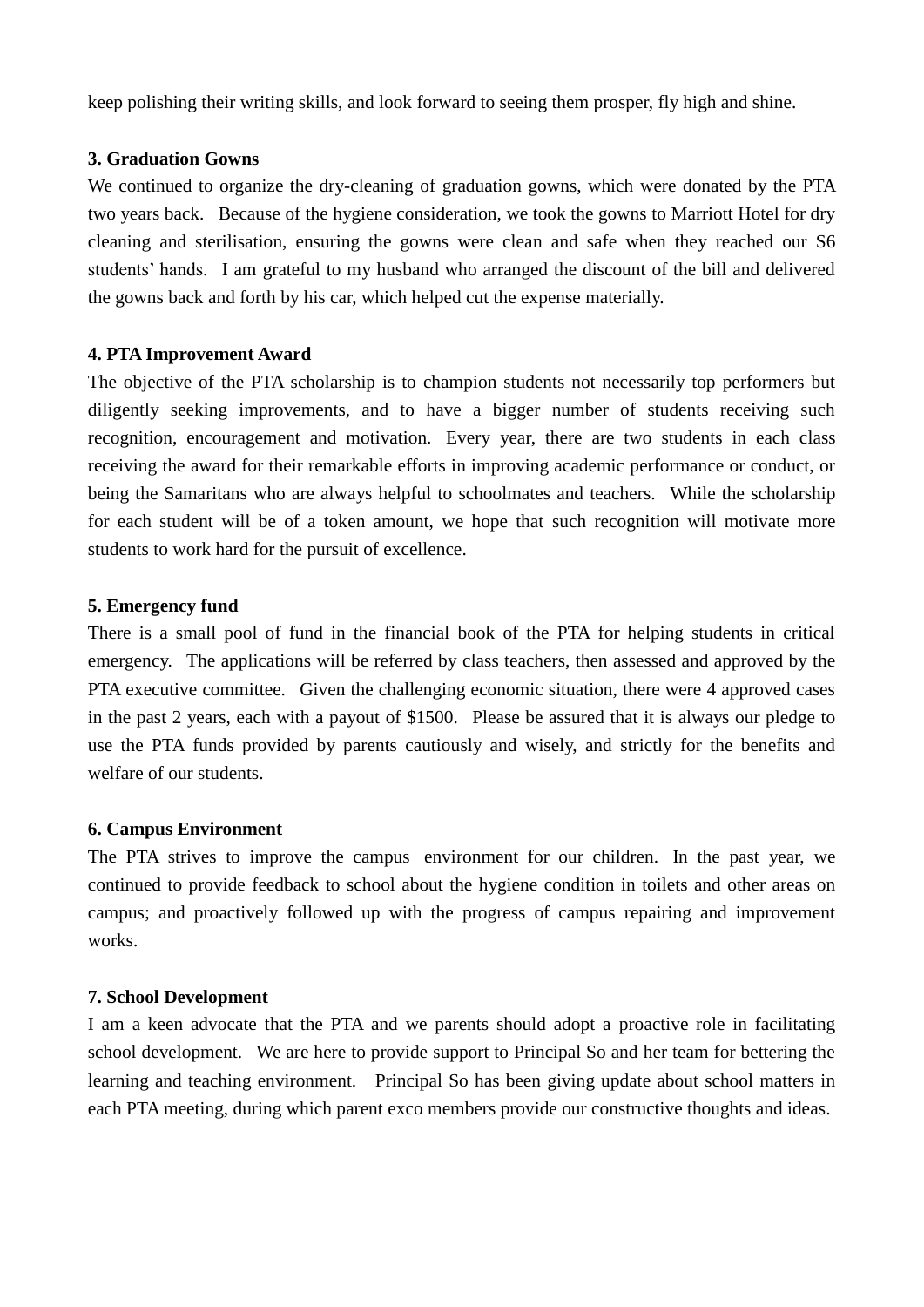## **8. Bridge between Parents and school**

The PTA endeavoured to serve as a bridge between parents and the school. Our suggestions about campus improvement and school development were duly voiced out to school leaders in the PTA and the IMC meetings and followed through. Luckily, we have open-minded and kindhearted supervisor, principals and teachers, so most of the parents' opinions were being listened, incorporated into the school plans and implemented.

If you have any ideas about school matters that the PTA can assist, please don't hesitate to talk to your class teachers, or please take note of the new PTA personnel and contacts to be announced in the PTA communication posted on "e-class" under the "School News" section.

## **Words of Gratitude**

I would like to express my heartfelt gratitude to you again for the trust and the vote of confidence to me and to the PTA. I would need to thank Ms So Pui Ting, our loving and supportive Principal, my wonderful fellow PTA Exco members especially Ms Rita Wong, our Teacher Vice Chairperson and the mastermind behind most of the PTA activities if not all, as well as to the parents, teachers and students supporting the PTA and participating in various PTA events, whose kind efforts are crucial for our accomplishments.

Given the vaccination rate of the school personnel already exceeding 90%, and that of S5 and S6 students reaching 70% hence full-day schooling already being resumed, we sincerely request all the parents' kind support and help to bring your children to receive vaccination so that the vaccination rate of the whole school can reach 70% shortly and full-day schooling can be resumed in all forms.

While the works done by the PTA in the past 2 academic years were significantly fewer than those achieved previously due to the pandemic situation, with the resumption of full day schooling and the easing of the pandemic situation, we look forward to having the comeback of all the PTA events as usual, and serving you more in the coming year.

Once again, thank you. May God bless you all.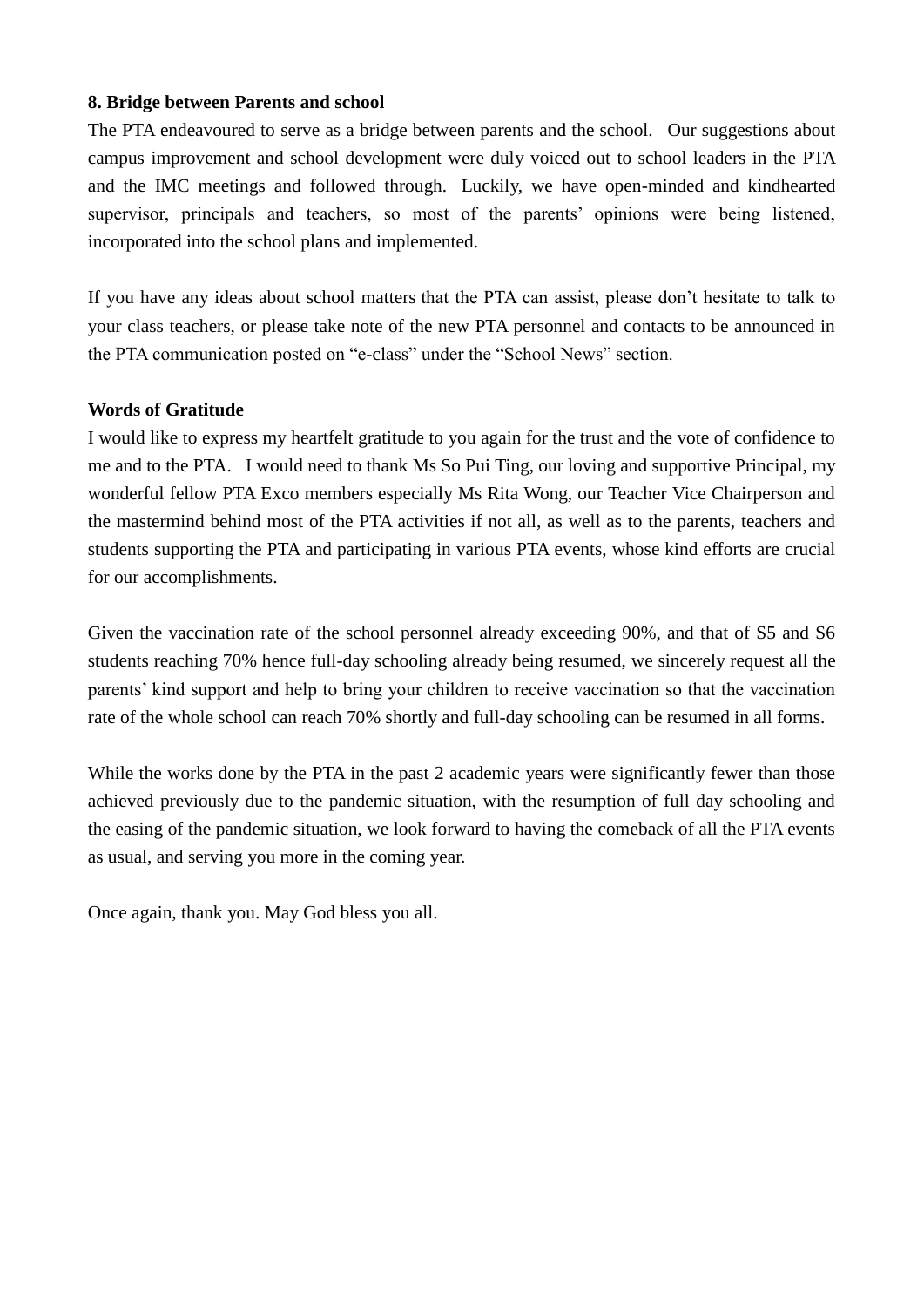#### 2020–2021 年度玫瑰崗中學家長教師會主席會務報告

各位家長,校監,神父,校長,老師及同學們,早晨。

謹代表家教會執行委員會,感謝各位蒞臨家教會週年大會。再一次自我介紹,我是張慧,2018 年起擔任家教會主席及中學法團校董會家長校董,亦是一名在過去四十年裡從未離開過玫瑰 崗學校的熱心熱血校友。今年是我作為家教會主席和家長校董的最後一年,衷心感謝你們對 家教會和我投下信任的一票,在過去的四年裡給予我一個為你們服務的機會。

在全球仍籠罩在疫情陰影下的一年裡,家教會執委會堅持定期實體會議,並持續在線討論, 力求盡職盡責。 然而,許多例行及新構思的家教會活動,如年度郊遊、農曆年校內花市的小 吃及遊戲攤位、聖誕小禮物派發、校友主講儀態及專業講座、以及家長義工團隊的成立等等, 仍然無法恢復與實現。 因此,本年度的家教會工作報告仍然從簡。

#### **1.** 口罩

繼去年慷慨捐贈我校全體學生 440 個可重用 Innoshield「銀織滅菌口罩」,凱盈集團董事總經 理 Juliana Lam 女士本學年再次捐贈口罩予我校全體學生。 為了有效善用資源,有需求的同 學將提交回條,口罩便會相應發放。Innoshield 口罩可清洗 200 次,以供全年重覆使用。 口 罩使用 99.9% 銀識布料,表面可釋放銀離子以殺死細菌和病毒,甚至是最新的 COVID-19 delta 變種病毒。 希望同學們能珍惜並好好使用這些得來不易的饋贈,保重身體,避免染病。

### **2.** 寫作比賽

作為家長,我一直相信我們的孩子應該培養一兩項適合獨處時候進行的文化嗜好,例如閱讀 和寫作。這樣,孩子們才能懂得享受獨處的時光,做一些有意義的事情,可以孤單而不感到 寂寞。在我們被限制留在家裡遵守社交距離的艱難日子中,這種信念再次被彰顯。為著培養 同學們對創意寫作的興趣及認真寫作的良好態度,家教會寫作比賽重新啟動。基於校內上課 時數減短的狀況,禮堂裡現場比賽改為線上提交文章。 並將獲獎作品編入《苗璞集》,出版 贈送給每一位同學。 期望一年一度寫作比賽,以及這一本由老師和同學們用心籌劃的書冊, 能夠成為一片容讓小作家們表現才華、茁壯成長的苗圃。

#### **3.** 畢業禮袍

我們繼續為六年級畢業同學組織乾洗家教會於兩年前捐贈的畢業禮袍。 基於衛生考慮,我們 繼續將禮袍帶到萬豪酒店進行乾洗和消毒,以確保它們到達同學手中時安全清潔。 特此感謝 我的丈夫在繁忙工作中親自駕車來回運送禮袍,並安排了賬單折扣,為我們大大節省了開支。

#### **4.** 家教會進步奬

家教會進步獎旨在表揚成績未必最好但努力尋求進步、天天向上的同學們,讓更多同學得到 認同和鼓勵。每班有兩名學生能獲得此進步獎,以表揚他們在學業、品行和樂於助人方面不 懈的努力和顯著的進步。雖然每位同學所得的獎學金只具象徵意義,但我們希望這種認可能 夠激勵同學們努力學習,追求卓越,力臻完善。